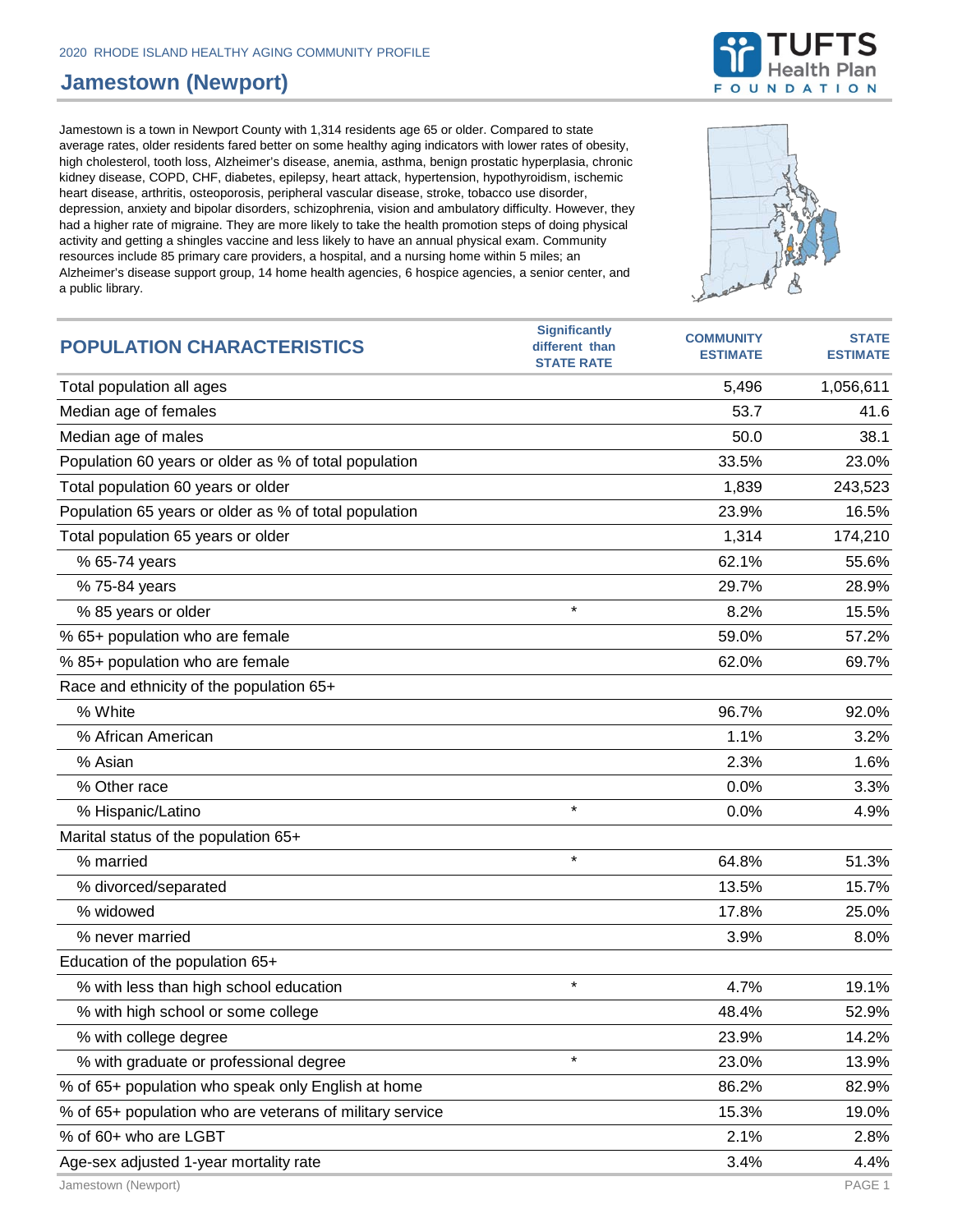| <b>HEALTHY AGING INDICATORS</b>                              | <b>BETTER / WORSE</b><br><b>STATE RATE</b> | <b>COMMUNITY</b><br><b>ESTIMATE</b> | <b>STATE</b><br><b>ESTIMATE</b> |
|--------------------------------------------------------------|--------------------------------------------|-------------------------------------|---------------------------------|
| <b>WELLNESS</b>                                              |                                            |                                     |                                 |
| % 60+ getting the recommended hours of sleep                 |                                            | 67.2%                               | 63.0%                           |
| % 60+ doing any physical activity within last month          | B                                          | 78.5%                               | 71.0%                           |
| % 60+ met CDC guidelines for muscle-strengthening activity   |                                            | 28.0%                               | 25.0%                           |
| % 60+ met CDC guidelines for aerobic physical activity       | B                                          | 63.5%                               | 54.3%                           |
| % 60+ with fair or poor health status                        |                                            | 15.9%                               | 19.5%                           |
| % 60+ with 15+ physically unhealthy days in last month       |                                            | 13.3%                               | 14.5%                           |
| <b>FALLS</b>                                                 |                                            |                                     |                                 |
| % 60+ who fell within last year                              |                                            | 28.7%                               | 26.3%                           |
| % 60+ who were injured in a fall within last year            |                                            | 10.2%                               | 10.3%                           |
| % 65+ had hip fracture                                       |                                            | 2.8%                                | 3.4%                            |
| <b>PREVENTION</b>                                            |                                            |                                     |                                 |
| % 60+ with physical exam/check-up in last year               | W                                          | 89.4%                               | 93.0%                           |
| % 60+ flu shot in last year                                  |                                            | 60.2%                               | 60.6%                           |
| % 60+ with pneumonia vaccine                                 |                                            | 66.5%                               | 67.7%                           |
| % 60+ with shingles vaccine                                  | В                                          | 42.9%                               | 35.3%                           |
| % 60+ women with a mammogram within last 2 years             |                                            | 78.8%                               | 82.0%                           |
| % 60+ with colorectal cancer screening                       |                                            | 81.1%                               | 77.8%                           |
| % 60+ with HIV test                                          |                                            | 16.2%                               | 15.8%                           |
| % 60+ met CDC preventive health screening goals              |                                            | 42.5%                               | 39.2%                           |
| <b>NUTRITION &amp; DIET</b>                                  |                                            |                                     |                                 |
| % 60+ with 5 or more servings of fruit or vegetables per day |                                            | 21.2%                               | 18.1%                           |
| % 65+ with poor supermarket access                           |                                            | 56.9%                               | 23.6%                           |
| % 60+ stressed about buying food in last month               | B                                          | 8.0%                                | 13.2%                           |
| % 60+ self-reported obese                                    |                                            | 24.1%                               | 26.8%                           |
| % 65+ clinically diagnosed obesity                           | В                                          | 18.4%                               | 29.3%                           |
| % 65+ with high cholesterol                                  | B                                          | 68.9%                               | 79.1%                           |
| % 60+ with cholesterol screening                             |                                            | 97.6%                               | 96.9%                           |
| <b>ORAL HEALTH</b>                                           |                                            |                                     |                                 |
| % 60+ with dental insurance                                  |                                            | 55.8%                               | 56.3%                           |
| % 60+ with annual dental exam                                | В                                          | 84.4%                               | 75.9%                           |
| # of dentists per 100,000 persons (all ages)                 |                                            | 54.9                                | 64.7                            |
| % 60+ with loss of 6 or more teeth                           | B                                          | 21.8%                               | 29.6%                           |
| <b>CHRONIC DISEASE</b>                                       |                                            |                                     |                                 |
| % 65+ with Alzheimer's disease or related dementias          | B                                          | 7.0%                                | 13.1%                           |
| % 65+ with anemia                                            | B                                          | 36.8%                               | 50.0%                           |
| % 65+ with asthma                                            | B                                          | 10.6%                               | 14.9%                           |
| % 65+ with atrial fibrillation                               |                                            | 12.6%                               | 15.0%                           |
| % 65+ with autism spectrum disorder                          |                                            | N/A                                 | 0.04%                           |
| % 65+ with benign prostatic hyperplasia (men)                | B                                          | 35.5%                               | 42.2%                           |
| % 65+ with breast cancer (women)                             |                                            | 12.4%                               | 11.1%                           |
| % 65+ with cataract                                          |                                            | 69.1%                               | 67.5%                           |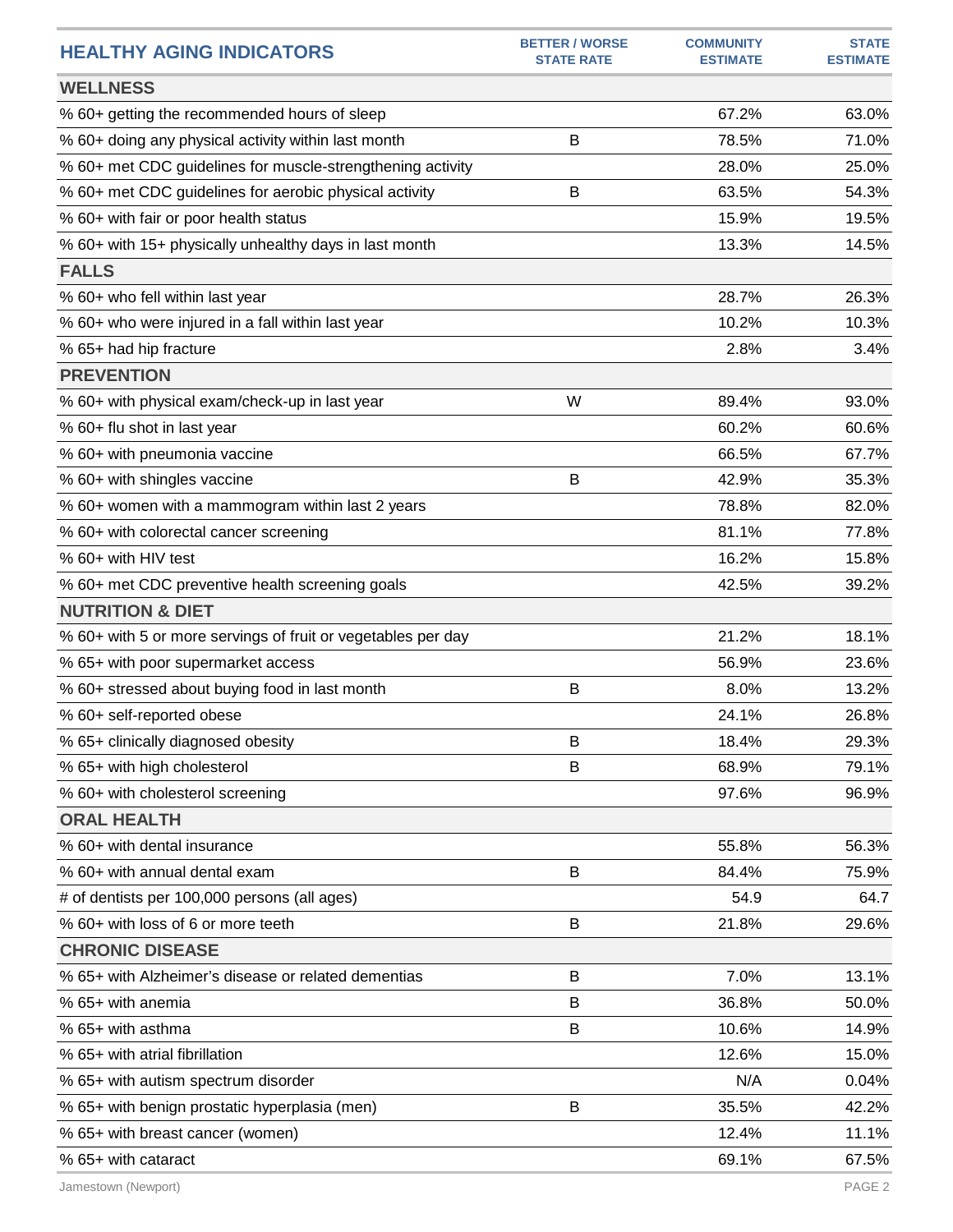| <b>HEALTHY AGING INDICATORS</b>                         | <b>BETTER / WORSE</b><br><b>STATE RATE</b> | <b>COMMUNITY</b><br><b>ESTIMATE</b> | <b>STATE</b><br><b>ESTIMATE</b> |
|---------------------------------------------------------|--------------------------------------------|-------------------------------------|---------------------------------|
| % 65+ with chronic kidney disease                       | B                                          | 20.3%                               | 30.7%                           |
| % 65+ with chronic obstructive pulmonary disease        | B                                          | 14.0%                               | 22.9%                           |
| % 65+ with colon cancer                                 |                                            | 2.0%                                | 2.7%                            |
| % 65+ with congestive heart failure                     | B                                          | 12.5%                               | 21.6%                           |
| % 65+ with diabetes                                     | B                                          | 17.7%                               | 34.7%                           |
| % 65+ with endometrial cancer (women)                   |                                            | 2.0%                                | 1.9%                            |
| % 65+ with epilepsy                                     | B                                          | 1.5%                                | 2.9%                            |
| % 65+ with fibromyalgia, chronic pain and fatigue       |                                            | 26.0%                               | 25.4%                           |
| % 65+ with glaucoma                                     |                                            | 27.1%                               | 27.0%                           |
| % 65+ ever had a heart attack                           | B                                          | 2.8%                                | 5.8%                            |
| % 65+ with HIV/AIDS                                     |                                            | 0.10%                               | 0.12%                           |
| % 65+ with hypertension                                 | B                                          | 61.4%                               | 78.0%                           |
| % 65+ with hypothyroidism                               | B                                          | 15.4%                               | 22.4%                           |
| % 65+ with ischemic heart disease                       | B                                          | 30.4%                               | 41.8%                           |
| % 65+ with leukemias and lymphomas                      |                                            | 2.4%                                | 2.7%                            |
| % 65+ with liver disease                                |                                            | 9.0%                                | 9.9%                            |
| % 65+ with lung cancer                                  |                                            | 1.8%                                | 2.1%                            |
| % 65+ with migraine and other chronic headache          | W                                          | 8.5%                                | 6.1%                            |
| % 65+ with osteoarthritis or rheumatoid arthritis       | B                                          | 50.7%                               | 56.2%                           |
| % 65+ with osteoporosis                                 | B                                          | 12.8%                               | 19.6%                           |
| % 65+ with peripheral vascular disease                  | B                                          | 14.4%                               | 25.6%                           |
| % 65+ with pressure ulcer or chronic ulcer              |                                            | 6.5%                                | 8.1%                            |
| % 65+ with prostate cancer (men)                        |                                            | 11.9%                               | 13.4%                           |
| % 65+ with stroke                                       | B                                          | 8.5%                                | 11.9%                           |
| % 65+ with traumatic brain injury                       |                                            | 1.1%                                | 1.0%                            |
| % 65+ with 4+ (out of 15) chronic conditions            | B                                          | 46.3%                               | 63.8%                           |
| % 65+ with 0 chronic conditions                         | B                                          | 11.0%                               | 7.0%                            |
| <b>BEHAVIORAL HEALTH</b>                                |                                            |                                     |                                 |
| # opioid deaths (all ages)                              |                                            | $<$ 5                               | 1,654                           |
| % 65+ with opioid use disorder                          |                                            | 2.0%                                | 1.9%                            |
| % 65+ with substance use disorder                       |                                            | 5.3%                                | 7.0%                            |
| % 60+ who used marijuana in last month                  |                                            | N/A                                 | 3.4%                            |
| % 60+ excessive drinking                                | W                                          | 13.3%                               | 9.3%                            |
| % 65+ with tobacco use disorder                         | B                                          | 6.3%                                | 10.8%                           |
| % 60+ current smokers                                   |                                            | 7.6%                                | 8.7%                            |
| % 60+ ever used E-Cigarettes in last month              |                                            | 3.9%                                | 5.8%                            |
| <b>MENTAL HEALTH</b>                                    |                                            |                                     |                                 |
| % 60+ who reported receiving adequate emotional support |                                            | 82.3%                               | 79.7%                           |
| % 60+ who reported being satisfied with life            |                                            | 96.8%                               | 95.3%                           |
| % 60+ with 15+ days poor mental health in last month    |                                            | 6.1%                                | 7.4%                            |
| % 65+ with depression                                   | B                                          | 25.1%                               | 32.9%                           |
| % 65+ with anxiety disorder                             | B                                          | 16.5%                               | 29.8%                           |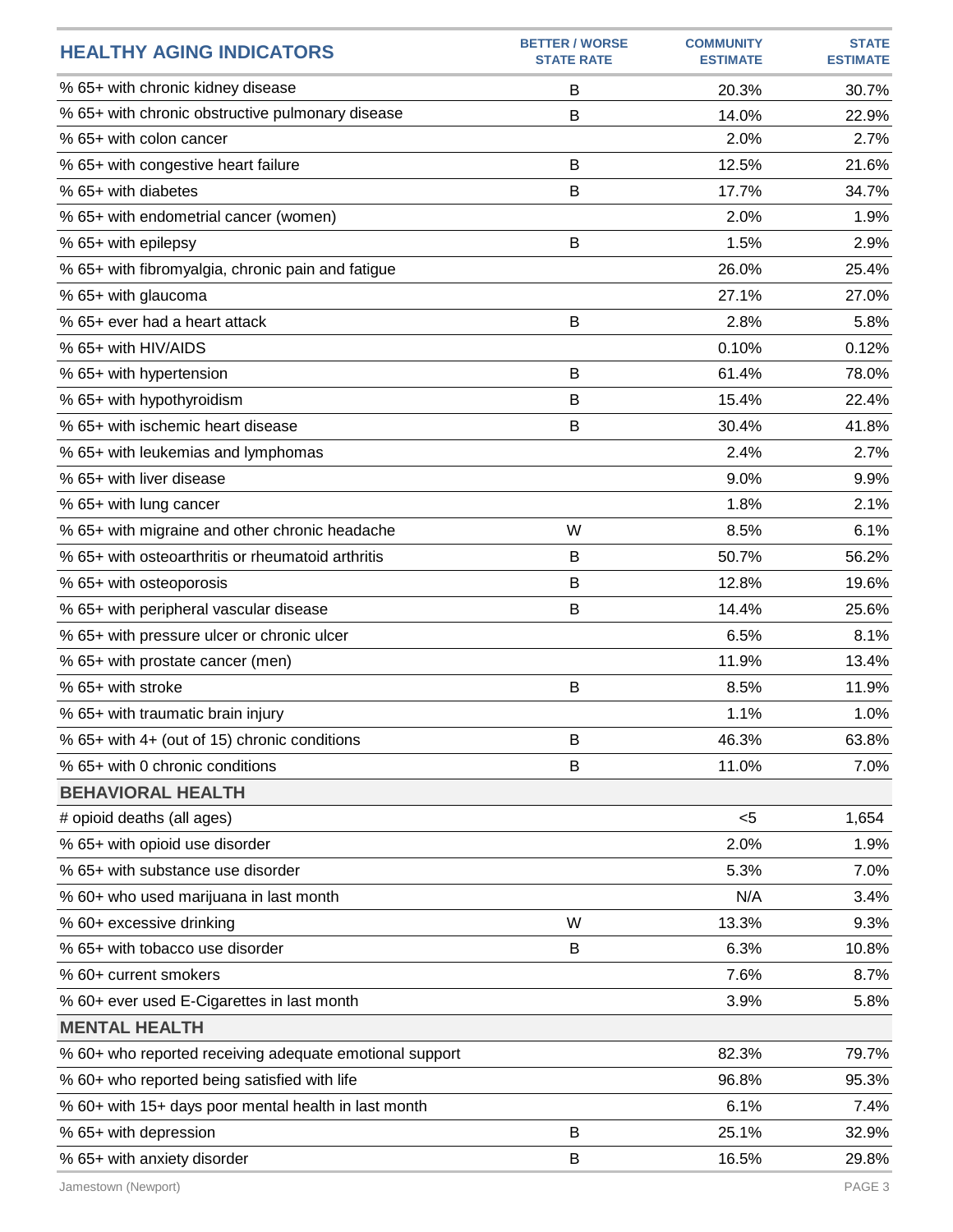| <b>HEALTHY AGING INDICATORS</b>                                  | <b>BETTER / WORSE</b><br><b>STATE RATE</b> | <b>COMMUNITY</b><br><b>ESTIMATE</b> | <b>STATE</b><br><b>ESTIMATE</b> |
|------------------------------------------------------------------|--------------------------------------------|-------------------------------------|---------------------------------|
| % 65+ with bipolar disorder                                      | B                                          | 1.8%                                | 4.1%                            |
| % 65+ with post-traumatic stress disorder                        |                                            | 1.8%                                | 1.7%                            |
| % 65+ with schizophrenia & other psychotic disorder              | B                                          | 1.6%                                | 3.8%                            |
| % 65+ with personality disorder                                  |                                            | 3.3%                                | 2.8%                            |
| <b>LIVING WITH DISABILITY</b>                                    |                                            |                                     |                                 |
| % 65+ with self-reported hearing difficulty                      |                                            | 9.8%                                | 13.9%                           |
| % 65+ with clinical diagnosis of deafness or hearing impairment  |                                            | 13.9%                               | 16.4%                           |
| % 65+ with self-reported vision difficulty                       | B                                          | 0.0%                                | 5.5%                            |
| % 65+ with clinical diagnosis of blindness or visual impairment  |                                            | 1.0%                                | 1.1%                            |
| % 65+ with self-reported cognition difficulty                    |                                            | 7.2%                                | 8.2%                            |
| % 65+ with self-reported ambulatory difficulty                   | B                                          | 6.5%                                | 21.0%                           |
| % 65+ with clinical diagnosis of mobility impairment             | B                                          | 1.4%                                | 3.8%                            |
| % 65+ with self-reported self-care difficulty                    | B                                          | 1.4%                                | 8.0%                            |
| % 65+ with self-reported independent living difficulty           | B                                          | 7.3%                                | 14.3%                           |
| <b>CAREGIVING</b>                                                |                                            |                                     |                                 |
| # of Alzheimer's disease specific support groups                 |                                            | 1                                   | 16                              |
| # of Memory Cafes                                                |                                            | 0                                   | 10                              |
| % of 60+ who provide care to a family/friend in last month       |                                            | 27.3%                               | 22.5%                           |
| % of grandparents raising grandchildren                          | $\star$                                    | 0.3%                                | 1.0%                            |
| % of grandparents who live with grandchildren                    |                                            | 3.8%                                | 3.2%                            |
| <b>ACCESS TO CARE</b>                                            |                                            |                                     |                                 |
| % 65+ dually eligible for Medicare and Medicaid                  | $\star$                                    | 3.1%                                | 13.8%                           |
| % 65+ Medicare managed care enrollees                            | $\star$                                    | 30.2%                               | 43.8%                           |
| % 60+ with a regular doctor                                      |                                            | 96.3%                               | 96.7%                           |
| % 60+ who did not see a doctor when needed due to cost           |                                            | 4.9%                                | 5.4%                            |
| # of primary care providers within 5 miles                       |                                            | 85                                  | 1,605                           |
| # of hospitals within 5 miles                                    |                                            | 1                                   | 13                              |
| # of home health agencies                                        |                                            | 14                                  | 23                              |
| # of nursing homes within 5 miles                                |                                            | 1                                   | 80                              |
| # of community health centers                                    |                                            | 0                                   | 43                              |
| # of adult day health centers                                    |                                            | 0                                   | 31                              |
| # of hospice agencies                                            |                                            | 6                                   | 18                              |
| <b>SERVICE UTILIZATION</b>                                       |                                            |                                     |                                 |
| # physician visits per year                                      | $\star$                                    | 7.6                                 | 8.4                             |
| # emergency room visits/1000 persons 65+ years annually          | $\star$                                    | 445.6                               | 620.6                           |
| # Part D monthly prescription fills per person annually          | $\star$                                    | 38.5                                | 52.2                            |
| # home health visits annually                                    | $\star$                                    | 2.0                                 | 3.5                             |
| # durable medical equipment claims annually                      | $\star$                                    | 1.0                                 | 1.7                             |
| # inpatient hospital stays/1000 persons 65+ years annually       | $\star$                                    | 215.6                               | 286.5                           |
| % Medicare inpatient hospital readmissions (as % of admissions)  |                                            | 16.9%                               | 17.4%                           |
| # skilled nursing facility stays/1000 persons 65+ years annually | $\star$                                    | 51.4                                | 98.8                            |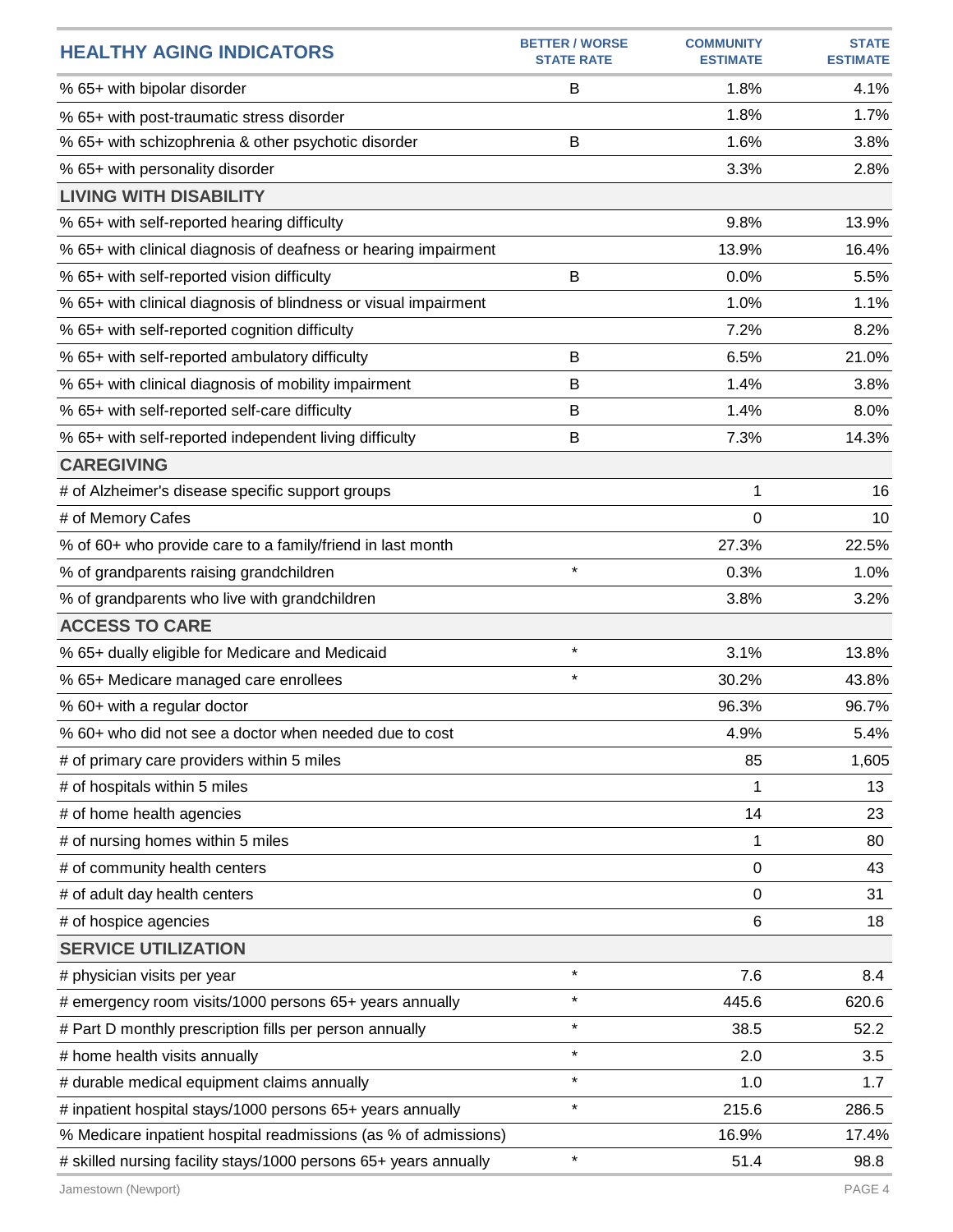| <b>HEALTHY AGING INDICATORS</b>                               | <b>BETTER / WORSE</b><br><b>STATE RATE</b> | <b>COMMUNITY</b><br><b>ESTIMATE</b> | <b>STATE</b><br><b>ESTIMATE</b> |
|---------------------------------------------------------------|--------------------------------------------|-------------------------------------|---------------------------------|
| # skilled nursing home Medicare beds/1000 persons 65+ years   |                                            | 0.0                                 | 47.1                            |
| % 65+ getting Medicaid long term services and supports        | $\star$                                    | 1.0%                                | 4.2%                            |
| % 65+ hospice users                                           |                                            | 3.2%                                | 3.5%                            |
| % 65+ hospice users as % of decedents                         |                                            | 60.9%                               | 53.0%                           |
| Median hospice days per hospice user (65+, deceased)          |                                            | 8.0                                 | 11.0                            |
| Median hospice payment (Medicare + other) per hospice user    |                                            | \$2,610.82                          | \$3,870.97                      |
| <b>COMMUNITY</b>                                              |                                            |                                     |                                 |
| Air pollution: annual # of unhealthy days for 65+ (county)    |                                            | N/A                                 | N/A                             |
| Age-friendly efforts in community                             |                                            | Not yet                             | Yes                             |
| # of senior centers                                           |                                            | 1                                   | 32                              |
| # of universities and community colleges                      |                                            | 0                                   | 19                              |
| # of public libraries                                         |                                            | 1                                   | 71                              |
| # of YMCAs                                                    |                                            | $\Omega$                            | 15                              |
| % in county with access to broadband (all ages)               |                                            | 94.3%                               | 98.1%                           |
| % 60+ who used Internet in last month                         | $\star$                                    | 79.1%                               | 71.6%                           |
| Voter participation rate in 2016 election (age 18+)           |                                            | 79.8%                               | 55.0%                           |
| % 60+ who believe local service orgs understand needs         | $\star$                                    | 53.7%                               | 44.1%                           |
| % 60+ who believe he/she can make a difference                | $\star$                                    | 61.7%                               | 52.2%                           |
| % 60+ who believe working together can make a difference      |                                            | 84.1%                               | 81.0%                           |
| % 60+ who volunteer at least once per month                   | $\star$                                    | 28.4%                               | 22.9%                           |
| % 60+ who attend community events (church, club) monthly      | $\star$                                    | 54.4%                               | 44.4%                           |
| <b>SAFETY &amp; CRIME</b>                                     |                                            |                                     |                                 |
| Violent crime rate /100,000 persons                           |                                            | 99.8                                | 220.3                           |
| Homicide rate /100,000 persons (county)                       |                                            | 2                                   | $\overline{2}$                  |
| # firearm fatalities (all ages) (county)                      |                                            | 67                                  | 895                             |
| Property crime rate /100,000 persons                          |                                            | 916.5                               | 1,678.4                         |
| # 65+ deaths by suicide (county)                              |                                            | 11                                  | 57                              |
| <b>TRANSPORTATION</b>                                         |                                            |                                     |                                 |
| % 65+ who own a motor vehicle                                 | $\star$                                    | 98.0%                               | 85.0%                           |
| % 60+ who always drive or ride wearing a seatbelt             |                                            | 92.5%                               | 91.9%                           |
| % 60+ who drove under the influence of drinking in last month |                                            | N/A                                 | 2.0%                            |
| # of fatal crashes involving adult age 60+/town               |                                            | 0                                   | 82                              |
| # of fatal crashes involving adult age 60+/county             |                                            | 5                                   | 82                              |
| <b>HOUSING</b>                                                |                                            |                                     |                                 |
| % 65+ population who live alone                               |                                            | 25.4%                               | 31.4%                           |
| Average household size (all ages)                             |                                            | 2.4                                 | 2.5                             |
| Median house value                                            |                                            | \$641,800.00                        | \$249,800.00                    |
| % 60+ own home                                                | $\star$                                    | 88.7%                               | 70.3%                           |
| % 60+ homeowners who have mortgage                            |                                            | 37.2%                               | 48.7%                           |
| % 60+ stressed about paying rent/mortgage in last month       |                                            | 17.5%                               | 22.1%                           |